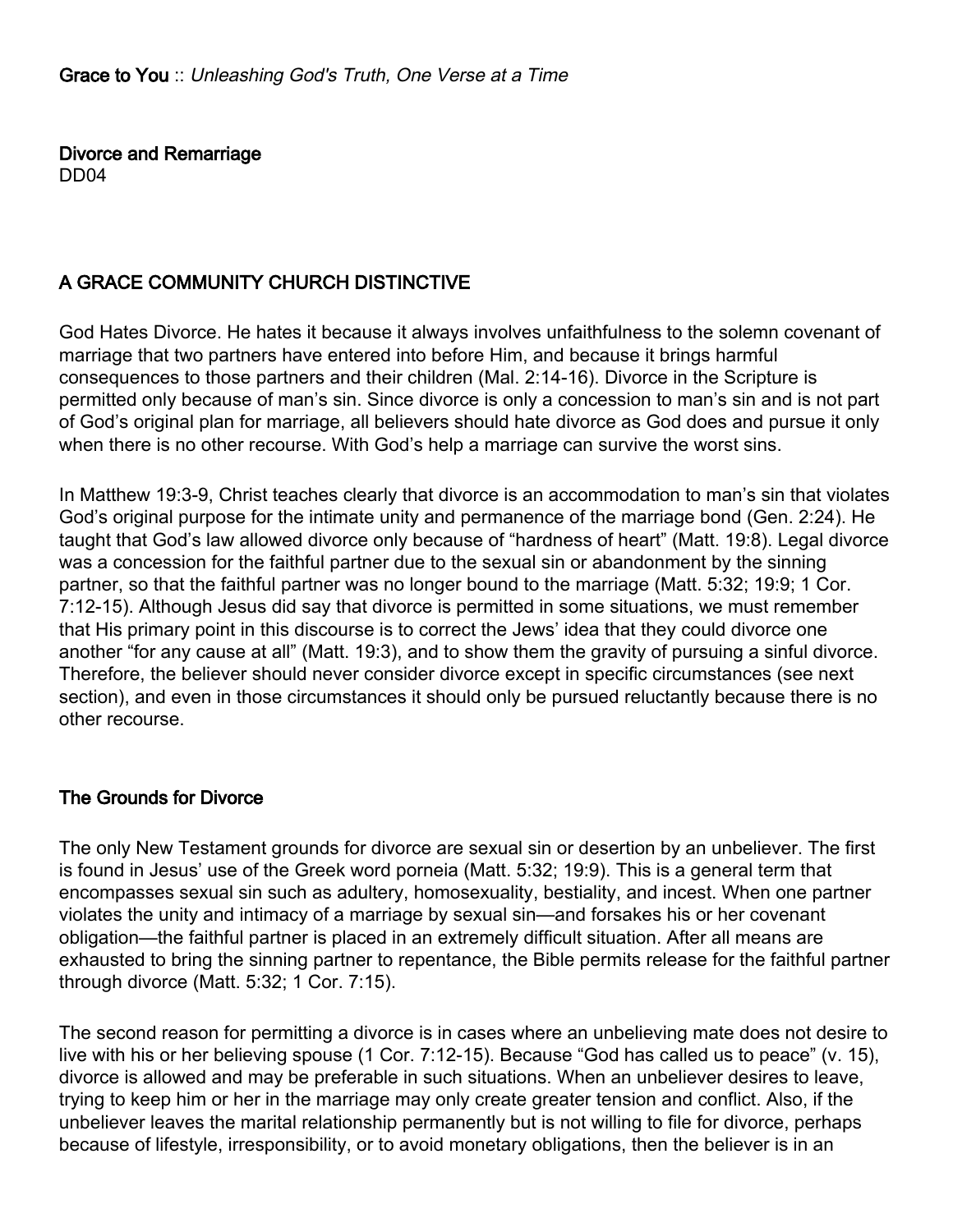impossible situation of having legal and moral obligations that he or she cannot fulfill. Because "the brother or sister is not under bondage in such cases" (1 Cor. 7:15) and is therefore no longer obligated to remain married, the believer may file for divorce without fearing the displeasure of God.

## The Possibility of Remarriage

Remarriage is permitted for the faithful partner only when the divorce was on biblical grounds. In fact, the purpose for a biblical divorce is to make clear that the faithful partner is free to remarry, but only in the Lord (Rom. 7:1-3; 1 Cor. 7:39).

#### Since divorce is only a concession to man's sin and is not part of God's original plan for marriage, all believers should hate divorce as God does.…

Those who divorce on any other grounds have sinned against God and their partners, and for them to marry another is an act of "adultery" (Mark 10:11-12). This is why Paul says that a believing woman who sinfully divorces should "remain unmarried, or else be reconciled to her husband" (1 Cor. 7:10-11). If she repents from her sin of unbiblical divorce, the true fruits of that repentance would be to seek reconciliation with her former husband (Matt. 5:23-24). The same is true for a man who divorces unbiblically (1 Cor. 7:11). The only time such a person could remarry another is if the former spouse remarries, proves to be an unbeliever, or dies, in which cases reconciliation would no longer be possible.

The Bible also gives a word of caution to anyone who is considering marriage to a divorcee. If the divorce was not on biblical grounds and there is still a responsibility to reconcile, the person who marries the divorcee is considered an adulterer (Mark 10:12).

# The Role of the Church

Believers who pursue divorce on unbiblical grounds are subject to church discipline because they openly reject the Word of God. The one who obtains an unbiblical divorce and remarries is guilty of adultery since God did not permit the original divorce (Matt. 5:32; Mark 10:11-12). That person is subject to the steps of church discipline as outlined in Matthew 18:15-17. If a professing Christian violates the marriage covenant and refuses to repent during the process of church discipline, Scripture instructs that he or she should be put out of the church and treated as an unbeliever (v. 17). When the discipline results in such a reclassification of the disobedient spouse as an "outcast" or unbeliever, the faithful partner would be free to divorce according to the provision for divorce as in the case of an unbeliever departing, as stated in 1 Corinthians 7:15. Before such a divorce, however, reasonable time should be allowed for the possibility of the unfaithful spouse returning because of the discipline.

The leadership in the local church should also help single believers who have been divorced to understand their situation biblically, especially in cases where the appropriate application of biblical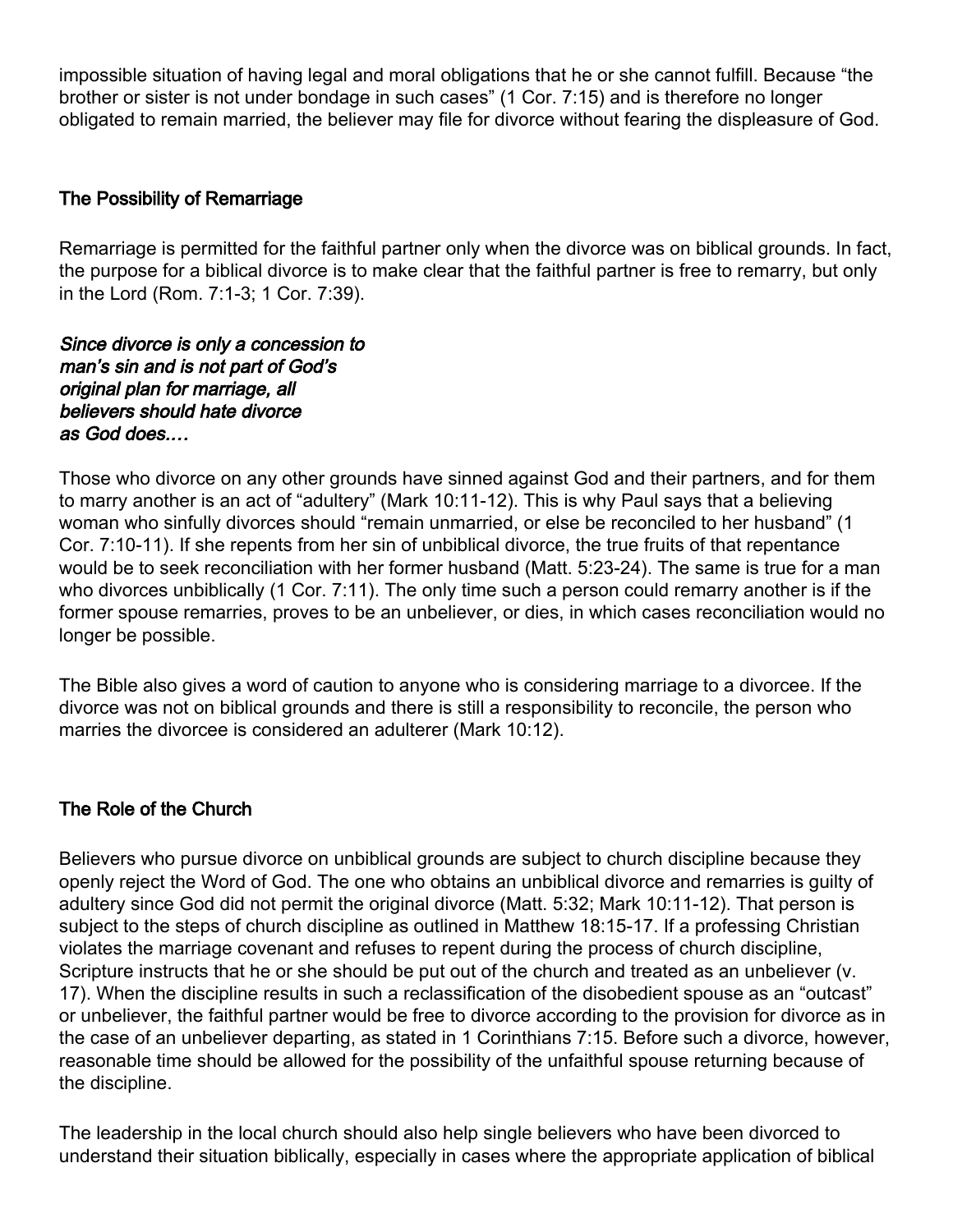teaching does not seem clear. For example, the church leadership may at times need to decide whether one or both of the former partners could be legitimately considered "believers" at the time of their past divorce, because this will affect the application of biblical principles to their current situation (1 Cor. 7:17-24). Also, because people often transfer to or from other churches and many of those churches do not practice church discipline, it might be necessary for the leadership to decide whether a member's estranged or former spouse should currently be considered a Christian or treated as an unbeliever because of continued disobedience. Again, in some cases this would affect the application of the biblical principles (1 Cor. 7:15; 2 Cor. 6:14).

## Pre-conversion Divorce

According to 1 Corinthians 7:20-27, there is nothing in salvation that demands a particular social or marital status. The Apostle Paul, therefore, instructs believers to recognize that God providentially allows the circumstances they find themselves in when they come to Christ. If they were called while married, then they are not required to seek a divorce (even though divorce may be permitted on biblical grounds). If they were called while divorced, and cannot be reconciled to their former spouse because that spouse is an unbeliever or is remarried, then they are free to either remain single or be remarried to another believer (1 Cor. 7:39; 2 Cor. 6:14).

## Repentance and Forgiveness

In cases where divorce took place on unbiblical grounds and the guilty partner later repents, the grace of God is operative at the point of repentance. A sign of true repentance will be a desire to implement 1 Corinthians 7:10-11, which would involve a willingness to pursue reconciliation with his or her former spouse, if that is possible. If reconciliation is not possible, however, because the former spouse is an unbeliever or is remarried, then the forgiven believer could pursue another relationship under the careful guidance and counsel of church leadership.

In cases where a believer obtained a divorce on unbiblical grounds and remarried, he or she is guilty of the sin of adultery until that sin is confessed (Mark 10:11-12). God does forgive that sin immediately when repentance takes place, and there is nothing in Scripture to indicate anything other than that. From that point on the believer should continue in his or her current marriage.

For a fuller treatment of divorce and remarriage, see The Biblical Position on Divorce & Remarriage from Grace Community Church's Elders' Perspective Series, from which this paper was adapted.

© 2001 Grace Community Church. All rights reserved.

Available online at: http://www.gty.org

COPYRIGHT (C) 2016 Grace to You

You may reproduce this Grace to You content for non-commercial purposes in accordance with